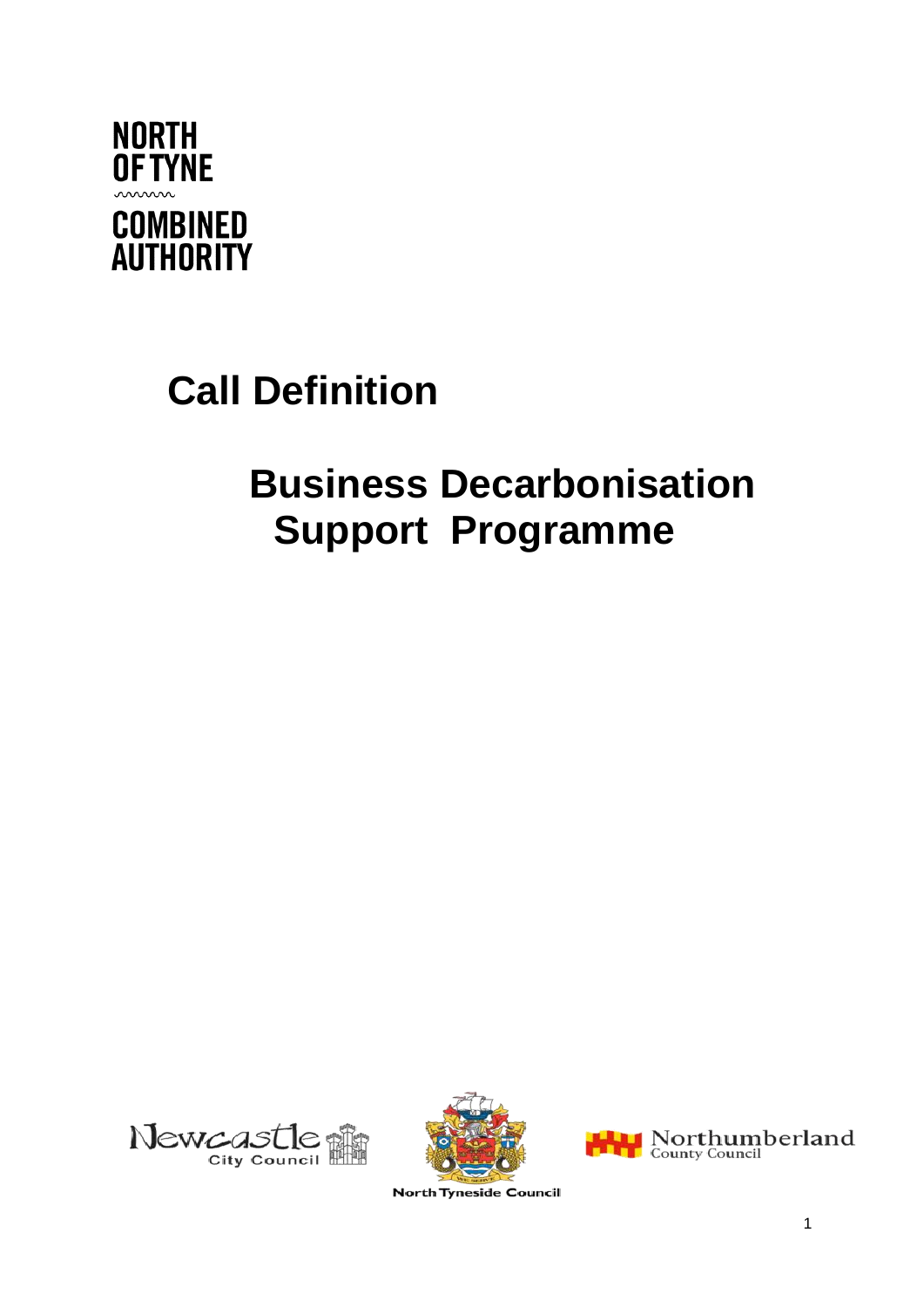#### **Contents**

| 1.       | Introduction                            | 3              |
|----------|-----------------------------------------|----------------|
| 2.       | <b>Background and Strategic Context</b> | 3              |
| 3.       | The need for SMEs to decarbonise        | 3              |
| 4.       | Programme Aims                          | 5              |
| 5.       | <b>Programme Outcomes</b>               | 5              |
| 6.       | NTCA Approach                           | 6              |
| 7.       | <b>Application Process</b>              | 6              |
| 8.       | <b>Assessment and Selection Process</b> | $\overline{7}$ |
| 9.       | Indicative Timetable                    | 9              |
| 10.      | <b>Subsidy Control</b>                  | 9              |
| 11.      | Other Information                       | 9              |
| Annexe A | <b>Funding Parameters</b>               | 11             |
| Annexe B | <b>Detailed Scoring Criteria</b>        | 13             |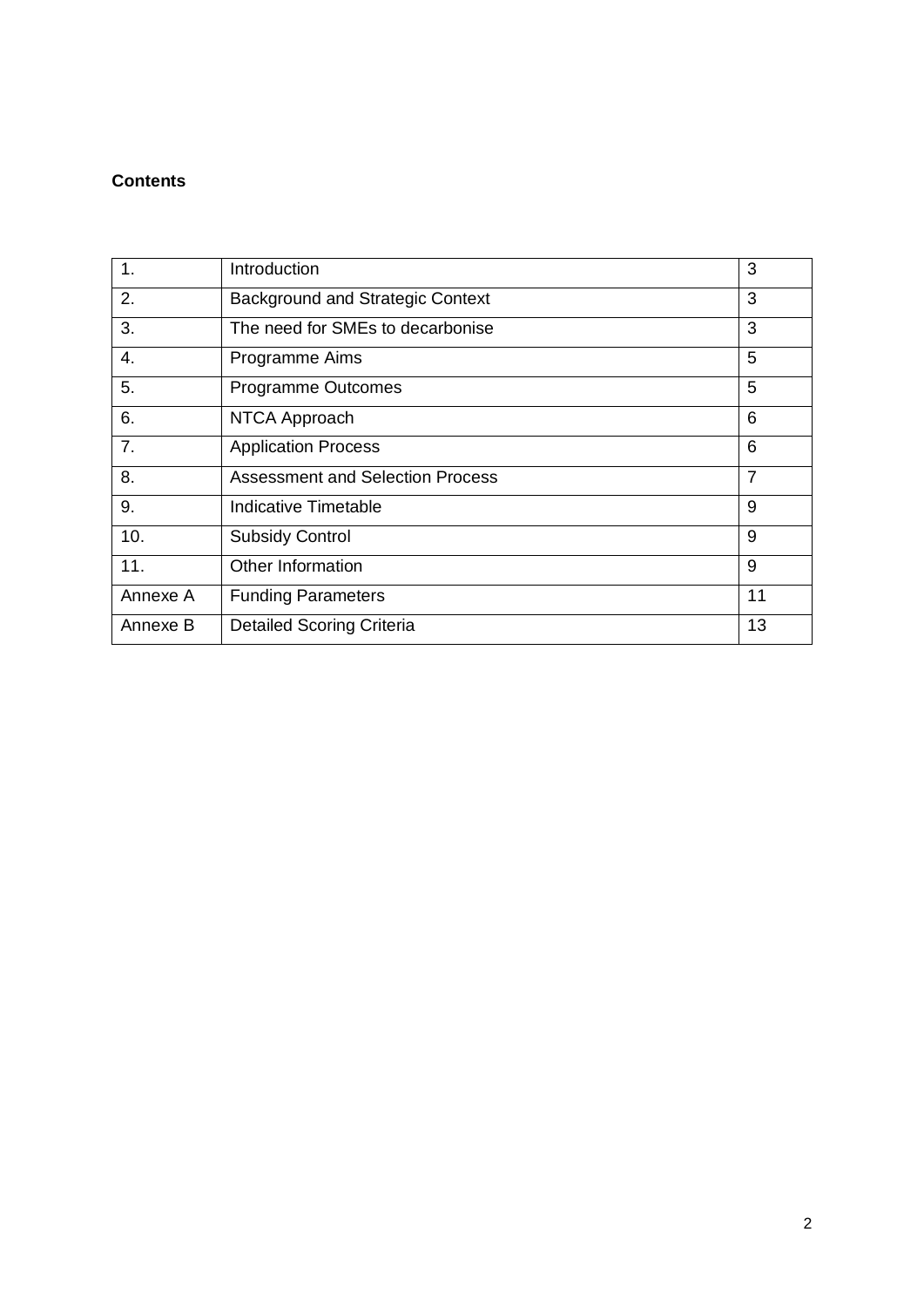#### **1. Introduction**

The purpose of this call definition document is to provide applicants with the information needed to submit an Expression of Interest (EOI) to the North of Tyne Combined Authority (NTCA). This call is **NOT intended** for businesses and other organisations to apply directly for funding which will follow in the programme, a separate application process will be established and communicated by the successful provider organisation. This document also sets out the priorities for the Programme and explains the application process, the eligibility conditions and the indicative timetable.

#### **2. Background & Strategic Context**

Reducing carbon emissions, supporting business growth and creating green jobs are key priorities for the North of Tyne Combined Authority (NTCA). NTCA's Energy, Green Growth and Climate Change blueprint, which was approved in March 2020, outlines NTCA's approach to tackling the climate emergency and includes significant investment in low carbon technology, green growth and skills. It links directly to NTCA's strategic priorities and is identified as a priority sector in both the NTCA Economic Vision and the Devolution Deal. It also supports the climate change emergency declarations of the NTCA and the constituent authorities.

In February and March 2021 NTCA held the North of Tyne Citizens' Assembly on Climate Change. The Assembly provided a further opportunity to hear the views of our citizens about the type of economy and society they want in the future, and what we can collectively do to make this happen – building upon existing Local Authority consultations and engagement. The Assembly was set the question *'what should we do in the region to address climate change and its causes fairly, effectively and quickly?'*. The Assembly produced 30 recommendations which included themes of awareness raising, green skills, investing in new technologies, making it easier to reduce waste and recycle, installing renewable energy technologies and energy efficiency measures, incentivising private landlords to make the properties they let more energy efficient and supporting low carbon travel. The comprehensive recommendations of the Citizens' Assembly are detailed in the full [Citizens Assembly Report.](https://www.northoftyne-ca.gov.uk/wp-content/uploads/2021/07/NTCA-Citizens-Assembly-on-Climate-Change-report.pdf) The Citizens' Assembly has played an important role in shaping NTCA's work programme and in January 2022 NTCA's Cabinet approved an indicative £0.8m for a programme of advice and support for businesses to help them reduce their carbon emissions, which will support the implementation of several recommendations from the Assembly.

#### **3. SME Decarbonisation – A case for change**

SMEs make up 98.5% of firms in the North of Tyne region. They are essential to delivering a just transition to net-zero greenhouse gas (GHG) emissions due to their role in generating employment, economic prosperity, innovation and social cohesion, especially in 'left behind' regions and because in aggregate they contribute a large proportion of the UK's emissions. The British Business Bank estimates that between 43% and 53% of emissions come from SMEs collectively<sup>1</sup>.

Along with the need to reduce emissions, SMEs are also facing the challenges of significant increases in energy bills and a cost-of-living crisis. Britain's energy supply sector is seeing the biggest crisis in 20 years. Wholesale gas prices have risen by 250% in 12 months between January 2021 and January 2022, and a further rise is expected. This will have big consequences for SMEs where energy costs are a huge spending area. Businesses on commercial energy tariffs are not protected by a price cap and tariff prices have been rising in reaction to the spike in wholesale energy prices around the world. A survey by the Federation of Small Businesses found

<sup>1</sup> [Smaller businesses and the transition to net zero \(british-business-bank.co.uk\)](https://www.british-business-bank.co.uk/wp-content/uploads/2021/10/J0026_Net_Zero_Report_AW.pdf)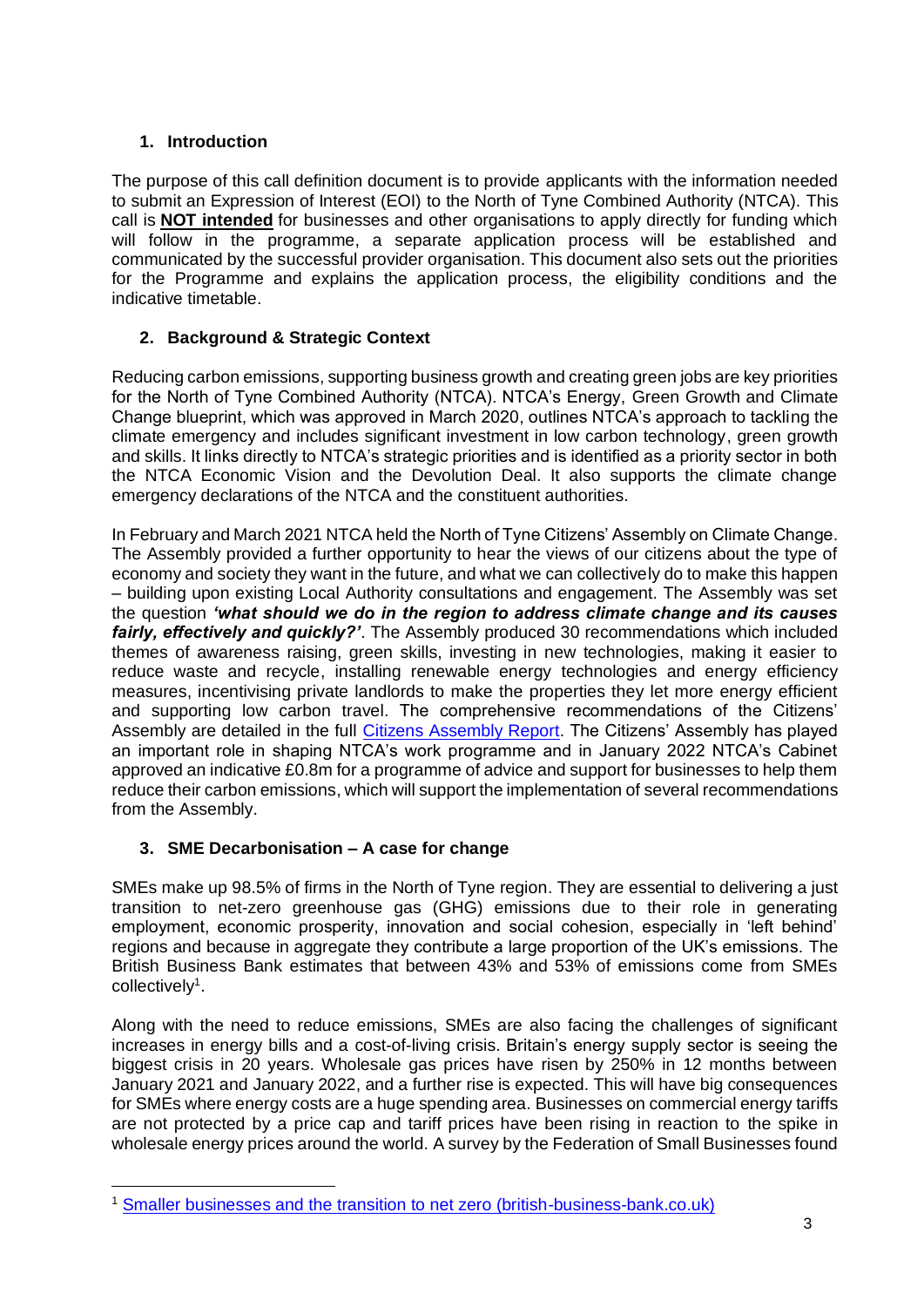that 45% of nearly 1,300 firms which participated said that their costs had increased in the past three months due to rising utility bills, driven by the price of energy.

Unplanned for bill increases are hitting firms when they're already up against other major headwinds – supply chain disruption, inflation, increasing late payments from large business customers, and April seeing the biggest tax increase in small business history.

SMEs are currently adopting energy efficiency measures to achieve significant cost reductions, whilst also doing their bit to tackle climate change. Tyl's research found 19% of businesses are saving between £2000 and £3000 a year through energy efficiency measures, while 35% are saving between £1000 and £1,999. The Carbon Trust suggests that a 20% cut in energy costs represents the same bottom-line benefit as a 5% increase in sales in many businesses.

However, advice and support is required to enable SMEs to make the changes required to reduce their emissions and energy costs. Tyl's research identified barriers to implementing energy efficiency measures which included financial concerns (24% of respondents), lack of time (31%) or information (31%). 37% of small business owners said they were unaware of support they are entitled to from government such as environmental tax reliefs, FiTs and capital allowances for energy efficiency, and would benefit from an increased awareness of the help available.

Throughout the UK there are examples of Business Energy Efficiency Programmes which provide advice and financial support for SMEs to decarbonise:

- In North of Tyne, the Business Energy Saving Team funded by the European Regional Development Fund (ERDF) and delivered by local Councils, provided free energy audits and grant funding to implement energy efficiency measures and renewable energy installation. This funding for this programme has now come to an end.
- Business Energy Efficiency Project (BEEP) Durham County Council supports SMEs across County Durham to generate financial savings through energy efficiency and energy awareness. The project can provide SMEs with finance in the form of grant support to further reduce the payback of any energy efficient installation. The programme is delivered by Durham County Council who support the SME through the whole process.
- Resource Efficiency Fund Leeds City Region provides advice and grants to SMEs to help lower their carbon footprint, energy use and water and waste costs.
- Business Energy Scotland energy efficiency business support, cashback grants and interest-free loan for £1000 up to £100,000 to pay for energy efficiency upgrades.

NTCA is already supporting the transition of SMEs to a lower-carbon economy through the provision of finance through the [Green New Deal Fund \(GNDF\),](https://www.amberinfrastructure.com/our-funds/the-green-new-deal-fund/) which is a low carbon investment fund managed by Amber Infrastructure Group. The £18m fund provides finance to SMEs and the public sector to reduce carbon emissions, create green jobs and develop skills in the region. The Fund can invest through either loans, equity, grant or a combination of thereof. There is an opportunity to complement this programme and align with other programmes such as the Green New Deal Fund.

However, NTCA recognises there is more that can be done and wants to support SMEs in their net zero journey through a programme of business, financial, legal and commercial advice which will reduce carbon emissions and utility costs. This programme will aim to remove the barriers listed above, enabling businesses to play their part in tackling climate change and save money, enabling SMEs to grow their businesses and ensure jobs are both safeguarded and created. It will learn lessons from previous business decarbonisation support programmes and build on the momentum already generated by these programmes.

The £0.8m funding allocated to this call forms part of our wider green growth strategy to reduce greenhouse gas emissions and seize the opportunities that a transition to low carbon economy provides.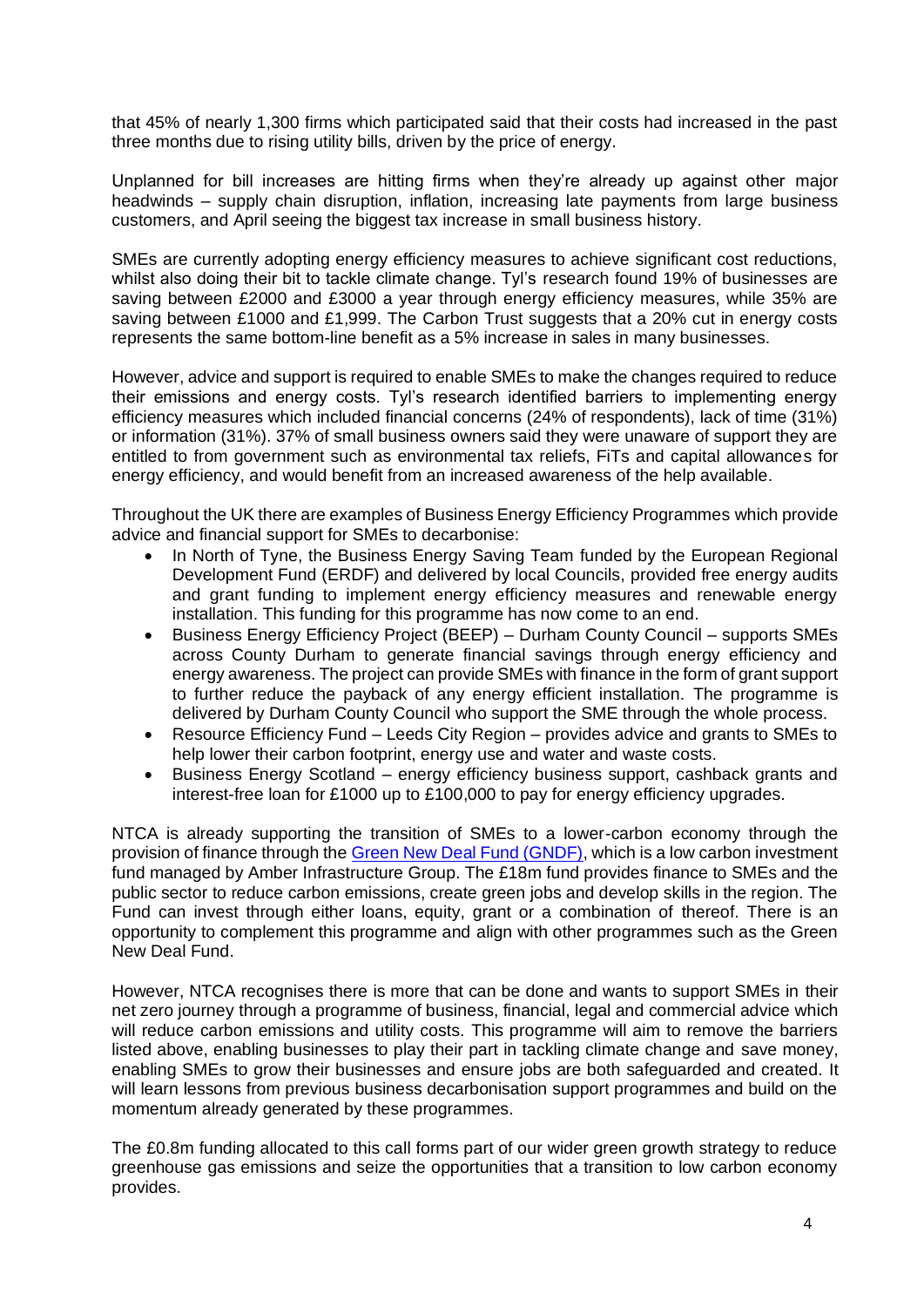#### **4. Programme Aims**

This call for proposals invites expression of interest (EOI) submissions from organisations that could deliver a Business Decarbonisation Support Programme primarily aimed at, but not exclusively for, SMEs. Each EOI will be considered in line with the NTCA assurance framework.

Proposals should as a minimum reflect the following **key delivery principles:**

- Evidence led and clearly demonstrate need, complementary to existing support/investment, and strong strategic fit with local and national policy objectives.
- Collaborative, partnership based. This might, for example, include formalised consortia approaches where appropriate.
- Add value to other support and not duplicate existing activity. Levering other funding where possible.
- Strategic alignment proposals must be strategically aligned with NTCA plans; Climate Emergency plans of Local Authorities; Energy for Growth Strategy
- Take a programme view of applications and established projects, identifying relevant gaps and opportunities in the pipeline.
- Align with NTCA's Good Work Pledge and inclusive economy focus and approach.
- Consistent with wider NTCA values, including around a social and inclusive economy.

The programme will aim to support businesses to lower their carbon footprint, energy, waste and water use, reducing bills. The successful proposal should include the following:

- Provide end to end support for SMEs to ensure consistency and a smooth customer journey.
- Tailored advice and guidance for example free initial assessment/audit -eligibility check, open discussion and walk around survey followed by report with recommendations and specific measures.
- Support SMEs to use innovative solutions to reduce carbon emissions through information, advice, and suggestions of access to finance from different funding sources.
- General support and quidance for example, training, tools and quides, staff engagement toolkit, case studies and green network for business. The programme should also look to signpost to other support available e.g. SME Climate Hub, Energy Saving Trust, Green New Deal Fund.
- Provide business support to SMEs to increase the implementation rate from the assessment to implementation.
- Propose and deliver a financial model for support to SME businesses, providing access to finance. This could include a blended approach of loan and grants where applicable.
- Improve pride of place by contributing to community infrastructure and town centre improvements.
- Support for the social economy including voluntary, community, social enterprises & cooperatives.
- Support climate change adaptation and resilience.
- Support community approaches to decarbonisation.
- Consider climate change co-benefits [\(see guidance\).](https://cobenefits-toolkit.ashden.org/wp-content/uploads/2022/06/Co-Benefits-Guidance.pdf)
- Recognition of green achievements to complement NTCA's good work pledge.

The proposal should also demonstrate how it will build upon best practise in the delivery of support to decarbonise businesses.

#### **5. Programme Outcomes**

Proposals should demonstrate how they intend to deliver against North of Tyne Investment Fund outputs including: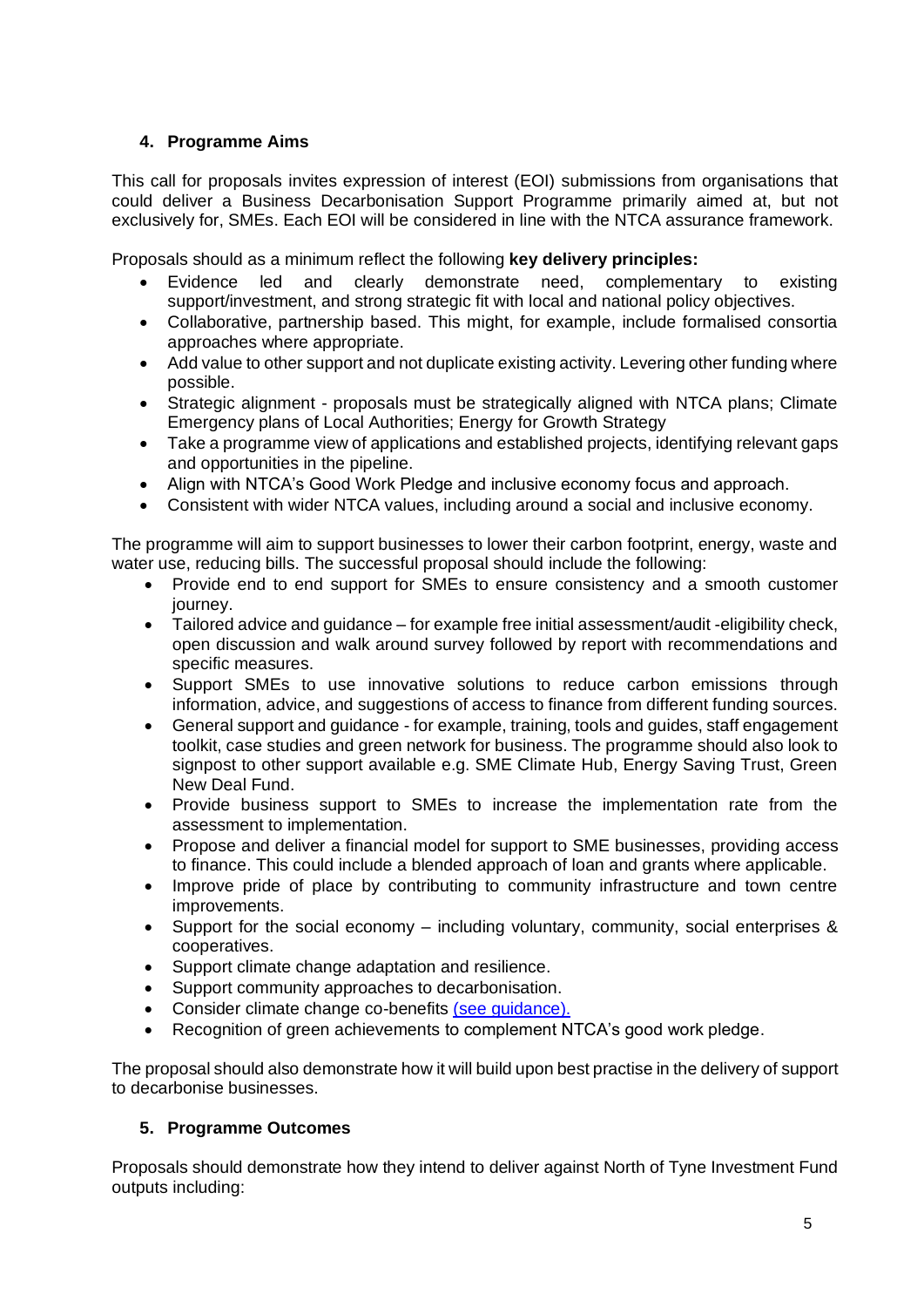- Direct jobs created
- Indirect jobs created
- Direct jobs safeguarded<br>• Indirect jobs safeguarded
- Indirect jobs safeguarded
- Amount of space and/or properties with improved energy efficiency.
- Carbon emissions reductions
- Renewable energy generated
- Reduction in energy costs

The [NTCA Outputs Guidance](https://www.northoftyne-ca.gov.uk/wp-content/uploads/2020/11/North-of-Tyne-Combined-Authority-Outputs-Guidance.pdf) has been developed as a tool to support applicants set appropriate output targets and provide verification criteria.

In addition to the above, proposals are invited to consider the following outcomes:

- Water and waste reduction.
- Increase low carbon transport
- Improve awareness of individual and organisational carbon footprint
- Share best practice and learning
- Provide training and resources
- Data collection, information gathering and monitoring of progress to net zero goals.
- Act as a gateway to Green New Deal fund and other funding streams
- Support the local supply chain to transition to a green economy
- Promote/raise awareness of green skills and accreditations
- Community infrastructure and town centre improvements
- Climate change resilience and community approaches to decarbonisation

#### **6. NTCA approach**

The call for proposals is open to all organisations (or a consortium or partnership of organisations) that are able to demonstrate the ability to deliver the full scope of the Business Decarbonisation Support Programme within the guidelines set out in this document.

We will select one intermediary (which may represent a partnership or consortium of intermediaries) to manage the Business Decarbonisation Support Programme. The selected intermediary is to design, manage and administer the Business Decarbonisation Support Programme, using their own expertise and with appropriate input from regional partners. The intermediary will be required to manage and assure applications from eligible organisations including SMEs, community groups and consortiums/partnerships. Detailed cost proposals for managing the Business Decarbonisation Support Programme should be included.

It is important to note that the Business Decarbonisation Support Programme will need to be flexible to adapt not only to changing circumstances and operating environment but also evolving national government support and the changing needs of the sector through the restart and recovery phases. The Business Decarbonisation Support Programme will not support activity which duplicates or displaces existing provision or funding but will instead stimulate additional benefits.

The [NTCA Funding Guidance](https://www.northoftyne-ca.gov.uk/wp-content/uploads/2022/05/IF-G-004-NTCA-Funding-Guidance-to-Applicants.pdf) provides information for potential applicants, grant recipients and their delivery partners as well as NTCA staff. It sets out the eligibility principles and practices to which NTCA expect all projects to adhere.

#### **7. Application process**

First stage application forms for this funding opportunity are available by emailing [SMEdecarbonisation@northoftyne-ca.gov.uk.](mailto:Elizabeth.lunn@northoftyne-ca.gov.uk)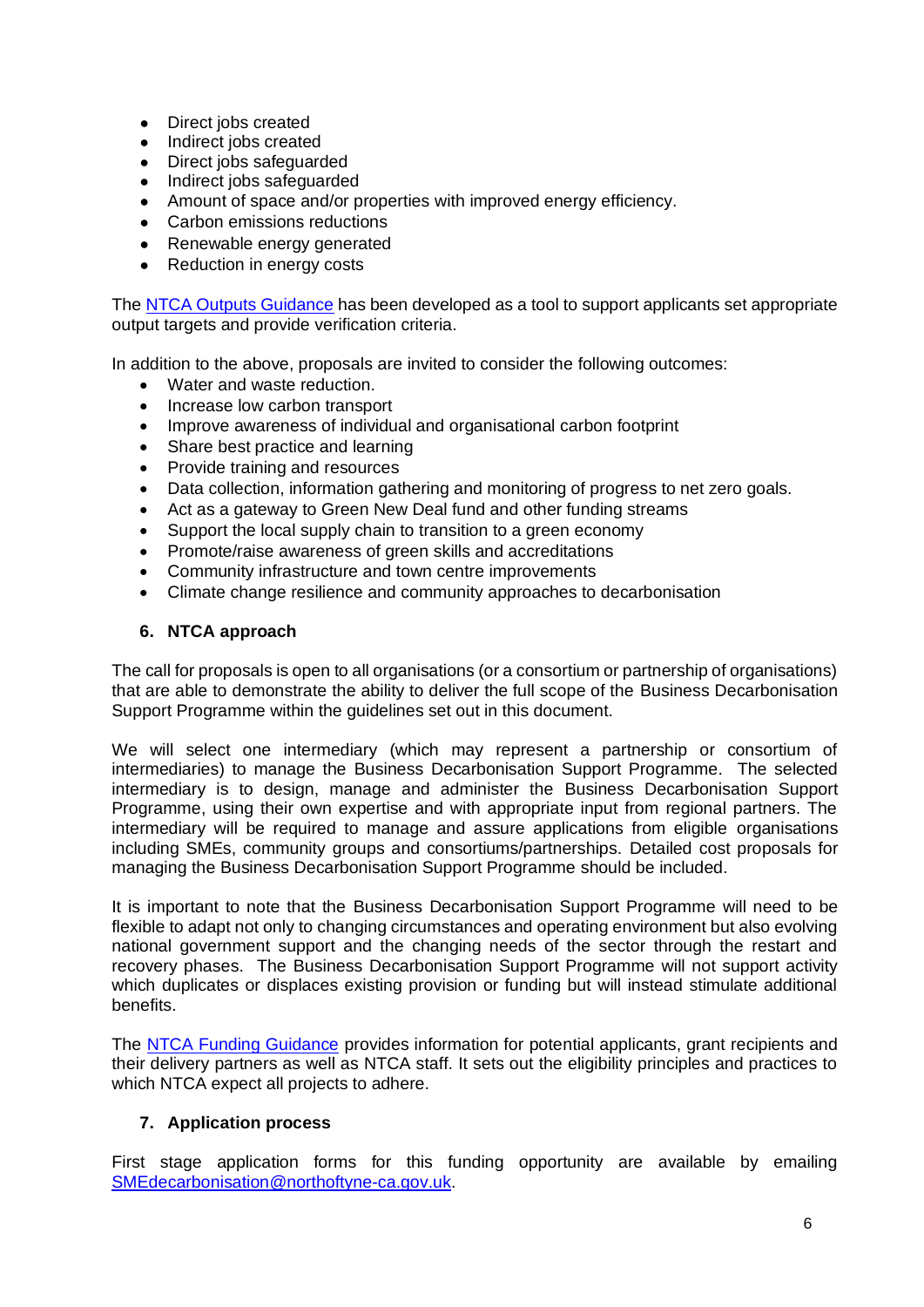We welcome informal contact, enquiries, and discussion from interested parties to help you assess the eligibility of your proposal or to answer any questions you may have. Queries from applicants should be sent to SMEdecarbonisation@northoftyne-ca.gov.uk. Applicants should be aware that queries may be anonymised and responded to publicly through a Q&A Log on the NTCA website.

Please consider the following strategic documents that may help you with your application.

- [North of Tyne Corporate](https://www.northoftyne-ca.gov.uk/wp-content/uploads/2021/06/Jobs-skills-and-a-post-covid-economy-Corporate-Plan-2021-2022.pdf) Plan;
- North of Tyne Inclusive Economy Statement:
- [North East Strategic Economic Plan](https://www.northeastlep.co.uk/the-plan)
- [Co-Benefits Guidance](https://cobenefits-toolkit.ashden.org/wp-content/uploads/2022/06/Co-Benefits-Guidance.pdf)
- [Zero Carbon. Zero Poverty.](https://www.northoftyne-ca.gov.uk/projects/zero-carbon-zero-poverty-our-5-point-plan/) Five Point Plan
- [Green New Deal Fund Website](https://www.amberinfrastructure.com/our-funds/the-green-new-deal-fund/)
- [North East Energy for Growth strategy](https://www.northeastlep.co.uk/wp-content/uploads/2019/08/full-strategy-energy-for-growth-strategy.pdf)

Completed applications should be sent to SMEdecarbonisation@northoftyne-ca.gov.uk **29th July 2022**. Before doing so, please ensure that you have followed the guidance, completed all questions and entered an electronic signature.

#### **8. Assessment & Selection Process**

This funding opportunity will be developed through a two-stage process. Expression of Interest and Full Business Case.

**First stage Expressions of Interest** should be submitted on the form provided and will be scored against the following criteria. Applicants should note that, in line with the overarching principles of the call, strategic fit and delivery of desired outcomes criteria are **pass/fail**.

| <b>Criteria</b>                      | <b>Consideration</b>                                                                                                                                                                                                                                                                                                                                                                                                                                                       | <b>Available marks</b>       |
|--------------------------------------|----------------------------------------------------------------------------------------------------------------------------------------------------------------------------------------------------------------------------------------------------------------------------------------------------------------------------------------------------------------------------------------------------------------------------------------------------------------------------|------------------------------|
| <b>Strategic Fit</b>                 | The proposed fit with NTCA Corporate Plan,<br>$\bullet$<br>NTCA Economic Vision, Inclusive Economy<br>Statement and call focus area.<br>The proposal is effective and will lead to<br>$\bullet$<br>businesses reducing their emissions and utility<br>costs.<br>The proposal is developed in adherence with<br>$\bullet$<br>the overarching principles for the call and where<br>appropriate evidence is provided in relation to<br>stakeholder support, value added, etc. | Pass (10 or over) or<br>Fail |
| Delivery of<br>desired<br>outcomes   | Demonstration of clear knowledge of the Low<br>$\bullet$<br>Carbon and Renewable Energy policy and<br>funding context as applicable to SMEs in<br>England; and<br>Demonstration of successful experience of<br>$\bullet$<br>decarbonisation<br>managing<br>a a<br>support<br>programme for SMEs and the ability to apply<br>skill-set<br>the<br>this<br>business<br>to<br>manage<br>decarbonisation support programme.                                                     | Pass (7-15) or Fail          |
| <b>Value for Money</b>               | The value for money associated with proposals.<br>$\bullet$                                                                                                                                                                                                                                                                                                                                                                                                                | 5                            |
| Intensity of<br><b>Grant Request</b> | The overall proportion of funding requested<br>$\bullet$<br>from the NTCA as a proportion of total eligible                                                                                                                                                                                                                                                                                                                                                                | 5                            |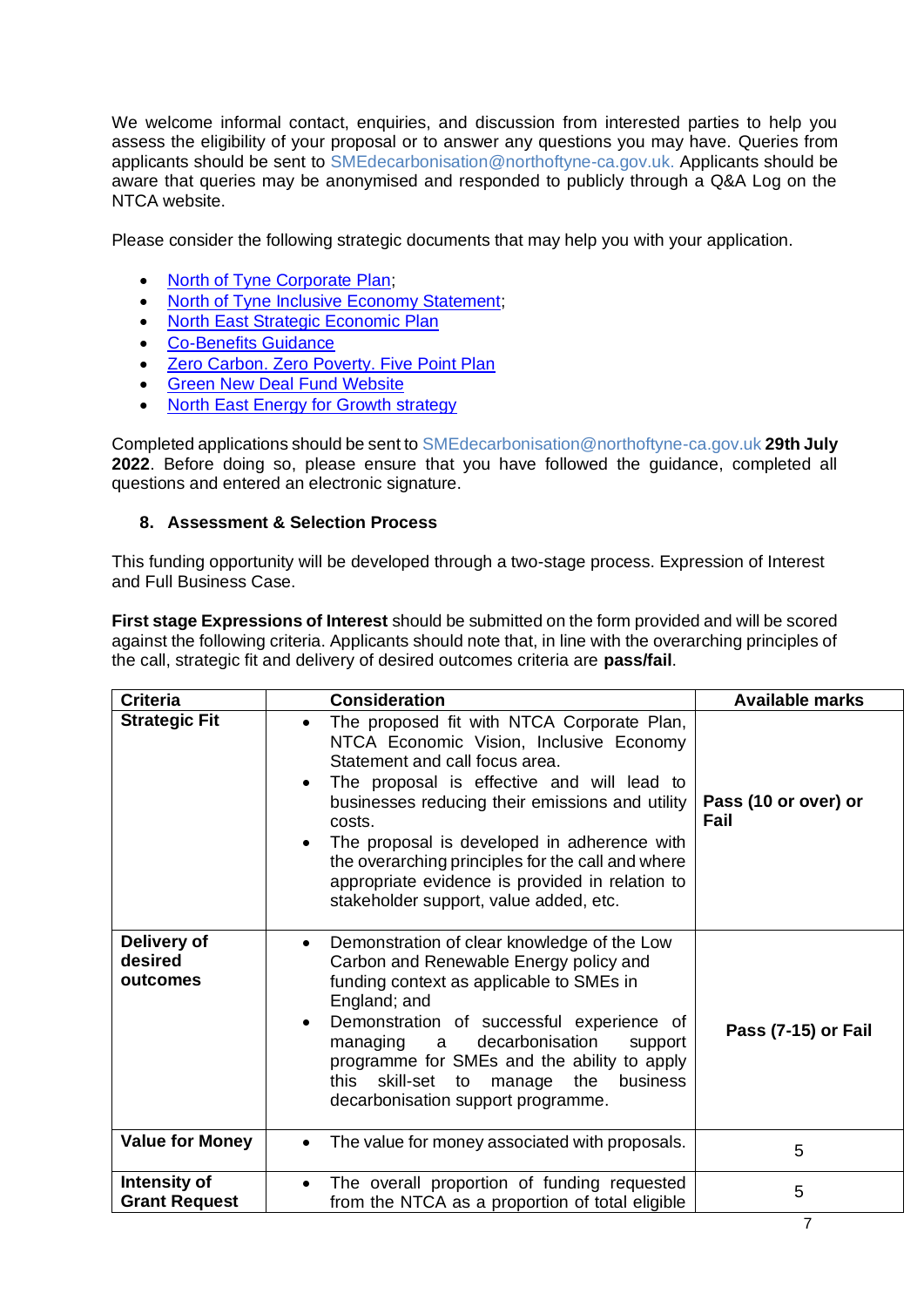|                                          | project costs (intensity of grant request) will be<br>assessed.<br>Projects requesting a lower proportion of<br>$\bullet$<br>funding from the NTCA will score more highly.<br>Project requesting more than 80% of total<br>$\bullet$<br>funding from the NTCA will only be considered<br>in exceptional circumstances and at the<br>discretion of NTCA Investment Panel; and<br>Projects requesting higher intervention rates<br>will be required to fully justify the proportion of<br>funding requested from NTCA if invited to<br>submit a full application. |    |
|------------------------------------------|-----------------------------------------------------------------------------------------------------------------------------------------------------------------------------------------------------------------------------------------------------------------------------------------------------------------------------------------------------------------------------------------------------------------------------------------------------------------------------------------------------------------------------------------------------------------|----|
| <b>Status of Match</b><br><b>Funding</b> | The degree to which match funding that is<br>$\bullet$<br>confirmed will be assessed.                                                                                                                                                                                                                                                                                                                                                                                                                                                                           | 5  |
| <b>Subsidy Control</b><br><b>Risk</b>    | Subsidy control risk will be established through<br>$\bullet$<br>an assessment of the applicant's<br>understanding of the relevant subsidy control<br>considerations and solutions and the degree to<br>which they have taken and provided evidence<br>of appropriate legal/professional advice.                                                                                                                                                                                                                                                                | 5  |
| <b>Deliverability</b><br>risk            | Robust assessment of deliverability, capacity<br>$\bullet$<br>and risks. Clear explanation of delivery routes,<br>timeframes, and key milestones. Strong<br>arrangements for local transparency, and<br>accountability, monitoring and evaluation.<br>Ability to deploy the funding within the<br>$\bullet$<br>timeframe set and to implement at pace; and<br>Evidence of partnership strength, commitment<br>(as appropriate) and strategic backing.                                                                                                           | 15 |
| <b>Inclusive</b><br><b>Economy Fit</b>   | Robust assessment of the inclusive economy<br>$\bullet$<br>implications of proposals and the ability of the<br>project to make a proactive and targeted<br>impact on the inclusive economy ambitions of<br>the NTCA and to have a positive impact on<br>residents.                                                                                                                                                                                                                                                                                              | 10 |

Project proposals will be scored against the selection criteria in this document. Scoring will be undertaken by a panel made up of Officers of the NTCA and other relevant external members. Clarifications may be sought by NTCA throughout the assessment process.

Strategic fit and project deliverable criteria are Pass/Fail, as indicated in the scoring guidance and matrix.

#### **Stage 2 – Full Business Case**

Following this, project proposals that pass both pass/fail criteria and have a scored a minimum of 46 points out of 75 will be considered by the NTCA Investment Panel. If the combined value of projects meeting this threshold exceeds the funding available, the NTCA Investment Panel will have sole discretion to decide which proposals are invited to submit a Full Business Case. Acceptance of a project proposal to progress to full business case stage does not in any way indicate or constitute an offer of grant from NTCA.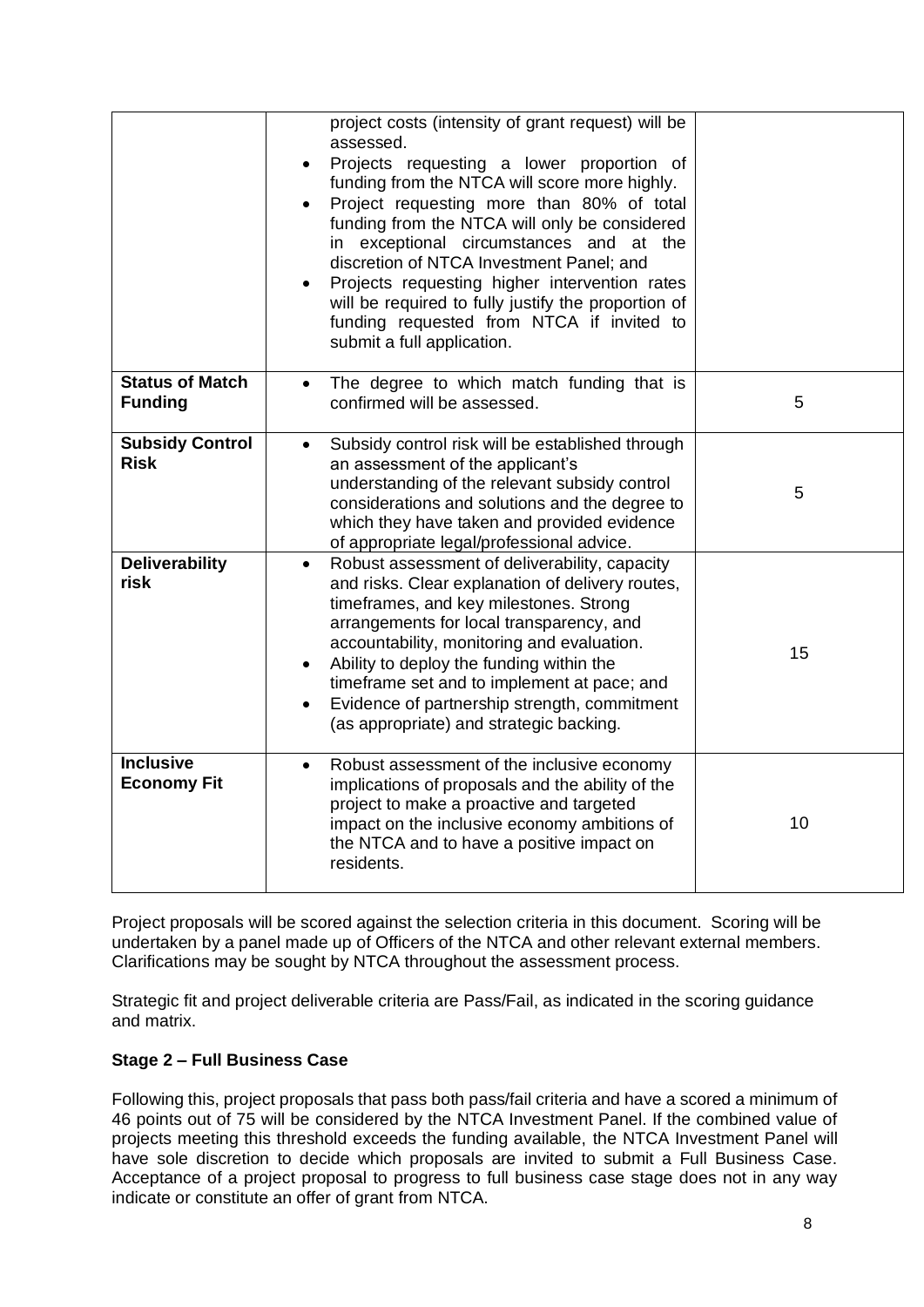Each Full Business Case submitted following a successful first stage Expression of Interest will be processed in line with the NTCA's Assurance Framework and will be appraised against the HM Treasury 'five case' model and NTCA's additional Inclusive Economy Case prior to being considered for approval by NTCA's Technical Officers Group and Investment Panel and NTCA Cabinet.

NTCA may enter into dialogue with applicants and seek clarification at any point in the application process. This may result in revisions to propositions between the first stage expression of interest and the Full Application and potentially lead to proposals being changed, withdrawn, or combined with the of proposals submitted by other applicants in a new partnership arrangement.

**NOTE:** a detailed scoring Matrix is provided at Annex B.

#### **9. Indicative Timeline**

Proposals considered as part of this call should relate to projects which can complete practical delivery of project activity by the end of March 2025; however, NTCA reserves the right to extend this date as required.

| 20 <sup>th</sup> June 2022              | <b>EOI Call opens</b>                                        |  |  |  |  |
|-----------------------------------------|--------------------------------------------------------------|--|--|--|--|
| 29 <sup>th</sup> July 2022              | Deadline for EOI proposals                                   |  |  |  |  |
| August 2022                             | Assessment of proposals                                      |  |  |  |  |
| 6 <sup>th</sup> and 14th September 2022 | NTCAs Technical Officer Group and<br><b>Investment Panel</b> |  |  |  |  |
| w/c 19 <sup>th</sup> September 2022     | <b>Invite to Full Business Case</b>                          |  |  |  |  |
| 1 <sup>st</sup> November 2022           | Deadline for Full Business Case                              |  |  |  |  |
| November 2022                           | Assessment of proposals                                      |  |  |  |  |
| November 17th 2022 and January 7th      | NTCAs Technical Officer Group and                            |  |  |  |  |
| 2023                                    | <b>Investment Panel</b>                                      |  |  |  |  |
| January 2023                            | Announcement on selected proposal                            |  |  |  |  |

The indicative timetable is set out below:

#### **10. Subsidy Control**

Following the UK's departure from the European Union on 31st December 2020, a new subsidy control regime is now in place. As such, NTCA require all applicants for funding to seek advice setting out how their project is compliant with the new UK subsidy control regime. The application includes a specific section for applicants to complete. Further information on the UK subsidy control regime can be found in the BEIS Technical Guidance, which can be accessed here: [https://www.gov.uk/government/publications/complying-with-the-uks-international](https://www.gov.uk/government/publications/complying-with-the-uks-international-obligations-on-subsidy-control-guidance-for-public-authorities/technical-guidance-on-the-uks-international-subsidy-control-commitments)[obligations-on-subsidy-control-guidance-for-public-authorities/technical-guidance-on-the-uks](https://www.gov.uk/government/publications/complying-with-the-uks-international-obligations-on-subsidy-control-guidance-for-public-authorities/technical-guidance-on-the-uks-international-subsidy-control-commitments)[international-subsidy-control-commitments](https://www.gov.uk/government/publications/complying-with-the-uks-international-obligations-on-subsidy-control-guidance-for-public-authorities/technical-guidance-on-the-uks-international-subsidy-control-commitments)

Please note the response should cover both receipt of the Funding from NTCA and the subsequent transfer of that funding to any third parties.

To comply with new subsidy control rules, funding awards that are considered to be a subsidy may need to be published on the new BEIS transparency database. All awards will be monitored for their ongoing compliance with subsidy control rules.

#### **11. Other information**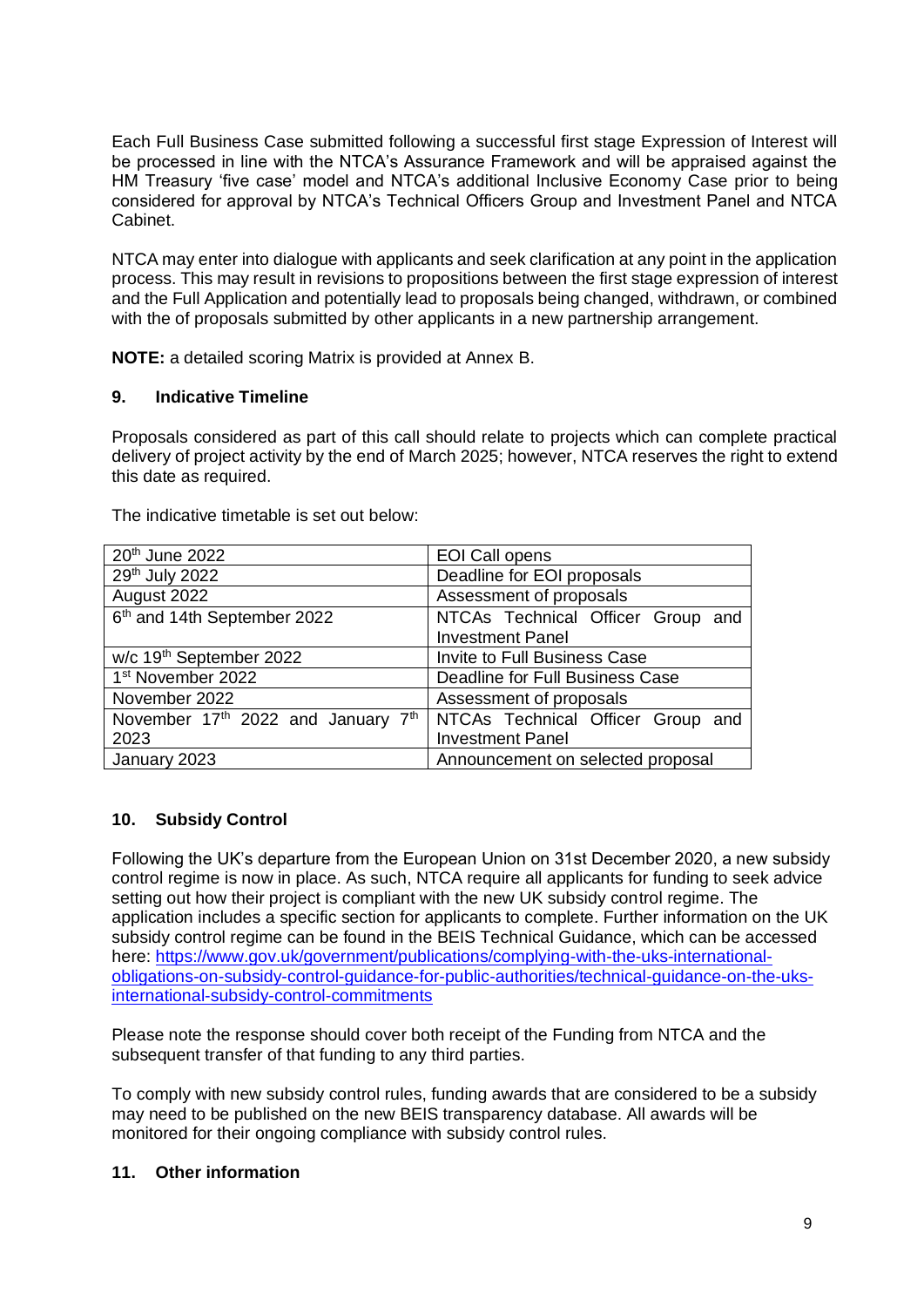#### **Evaluation**

In order to evaluate the impact of the programme, NTCA may set out additional metrics to be collated.

#### **Fraud, Liability and Payment Terms**

The North of Tyne Combined Authority will take swift action against any recipients who have deliberately manipulated records or have committed fraud. Any beneficiaries caught falsifying their records to gain grant funding will face prosecution and any funding or grants paid in error will be subject to claw back.

The North of Tyne Combined Authority does not accept any liability for any issues that may arise for applicants under this scheme, whether they are successful or not.

Following a funding award from NTCA, the applicant will be required to submit claims to draw down the grant. Only claims which can demonstrate evidence of expenditure will be eligible for payment. Payments will be made directly to the applicant's bank account by electronic transfer, normally within 5 working days of a complete and accurate claim being accepted. Grant awards will be subject to the availability of funds. There will be no appeals process following determination. Beneficiaries will receive written confirmation stating that by accepting the grant payment, they confirm that they are eligible for the grant scheme, and that any payments accepted will be subject to state aid requirements.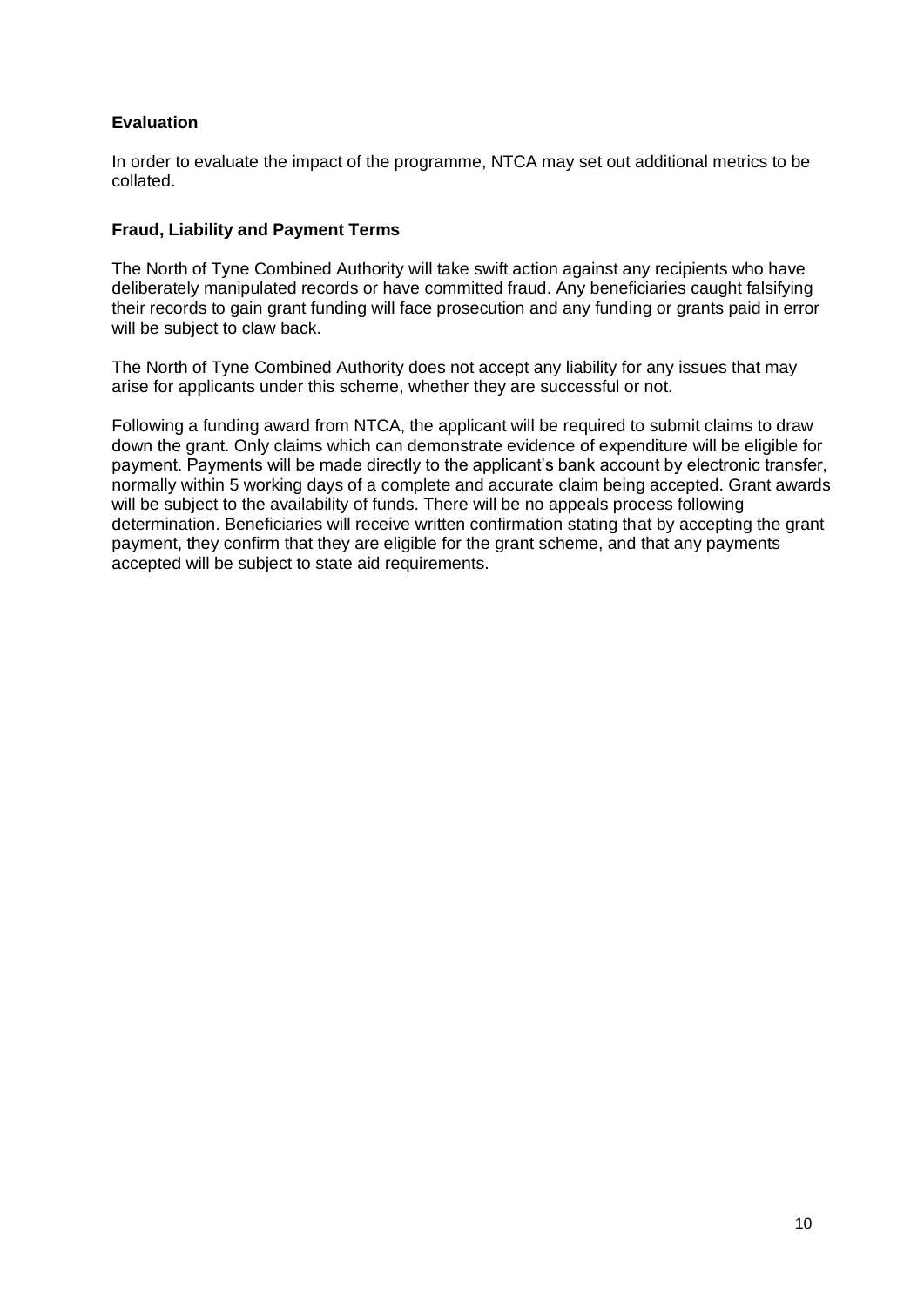### **Annex A: Business Decarbonisation Support Programme - Call Parameters**

| <b>Dates</b>           | The Business Decarbonisation Support Programme call will open on 20                                                                               |
|------------------------|---------------------------------------------------------------------------------------------------------------------------------------------------|
|                        | June 2022 and close on 29 July 2022 at 23:59.                                                                                                     |
|                        |                                                                                                                                                   |
|                        | NTCA reserves the right to change the dates and numbers of stages                                                                                 |
|                        | subject to the volume and quality of proposals received.                                                                                          |
| <b>Indicative Fund</b> | NTCA has agreed a maximum budget of up to £800k for this programme                                                                                |
| <b>Allocation:</b>     | and NTCA intends to select one applicant (which may be a consortium,                                                                              |
|                        | or partnership) to deliver the entire programme.                                                                                                  |
|                        |                                                                                                                                                   |
|                        | The programme will be managed and deployed achieving financial                                                                                    |
|                        | completion by March 2025.                                                                                                                         |
|                        |                                                                                                                                                   |
|                        | NTCA reserves the right to decrease or increase the indicative allocation                                                                         |
|                        | or support more or fewer proposals subject to the volume and quality of                                                                           |
|                        | proposals received.                                                                                                                               |
|                        | NTCA may fund the activity proposed as a result of this call through any                                                                          |
|                        | means or funding sources at its disposal, which may include but not be                                                                            |
|                        | limited to NTCA's devolved Investment Fund or UK Shared prosperity                                                                                |
|                        | Fund allocated to the North of Tyne area. Bidders should be prepared                                                                              |
|                        | to adapt to the eligibility and monitoring requirements of the funding                                                                            |
|                        | used and will be notified of the funding source and administrative                                                                                |
|                        | requirements prior to project commencement, if successful.                                                                                        |
|                        |                                                                                                                                                   |
|                        | NTCA may request at any point prior to Grant Funding Agreement that                                                                               |
|                        | applicants to this call align, collaborate or combine activity at a                                                                               |
|                        | geography beyond the NTCA boundary where it believes the objectives                                                                               |
|                        | will be better met in this way and funding is available to facilitate this.                                                                       |
| <b>Applications</b>    | Applicants are expected to submit proposals which demonstrate impact                                                                              |
|                        | and additionality. NTCA funding is not intended to replace existing                                                                               |
|                        | funding.                                                                                                                                          |
|                        |                                                                                                                                                   |
| Geographical           | All interventions should be focused on activity within the North of Tyne                                                                          |
| <b>Scope</b>           | area.                                                                                                                                             |
| <b>Deadlines</b>       | For this specific call, applications will be assessed following closure of                                                                        |
|                        | the call. Applications received after the published call close date will not<br>be considered.                                                    |
| <b>Application</b>     | All applications will be scored in line with the NTCA assessment criteria                                                                         |
| selection              | included below                                                                                                                                    |
| Eligible match         | Proposals which are able to leverage match funding will be scored more                                                                            |
| funding                | favourably through the assessment process. Applicants are asked to                                                                                |
|                        | indicate if they are able to leverage private funding through co-financing                                                                        |
|                        | options alongside NTCA's investment.                                                                                                              |
| <b>Procurement</b>     | All procurement must be undertaken in line with Public Procurement                                                                                |
|                        | Regulations.                                                                                                                                      |
| <b>Eligible</b>        | Applicants must be legally constituted at the point of signing a Funding                                                                          |
| <b>Applicants</b>      | Agreement and be able to enter into a legally binding Funding                                                                                     |
|                        | Agreement. The Applicant will be the organisation that, if the application                                                                        |
|                        | is successful, enters into a contract with the NTCA and therefore carries                                                                         |
|                        | the liability for ensuring that the terms of the Funding Agreement are met                                                                        |
|                        | by them and to all delivery partners. Applications are encouraged from                                                                            |
|                        | consortia or other similar types of partnership arrangements; however a<br>lead organisation must be selected to become the Applicant. It is this |
|                        |                                                                                                                                                   |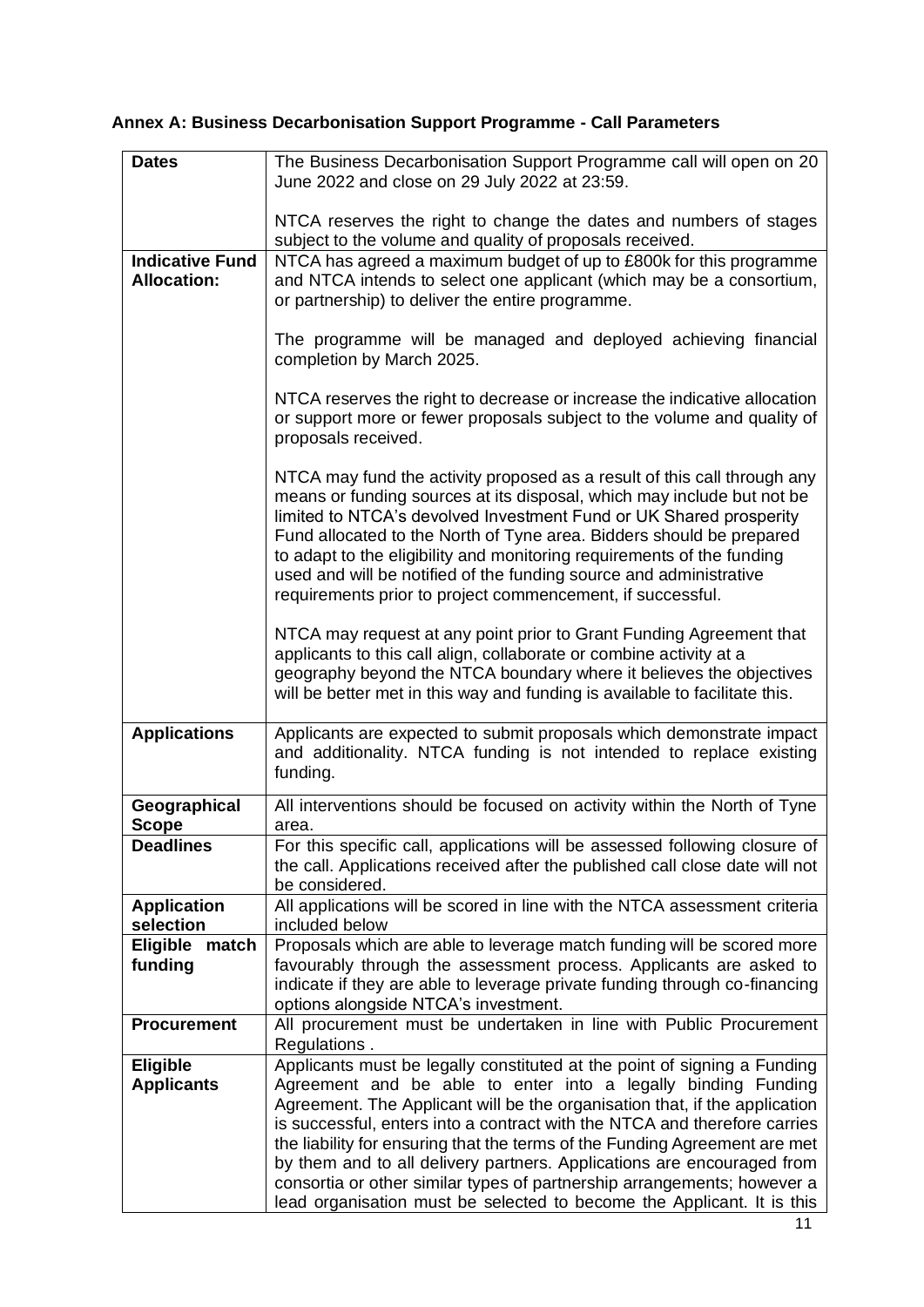| organisation that carries the responsibility and liability for carrying out a |
|-------------------------------------------------------------------------------|
| compliant project.                                                            |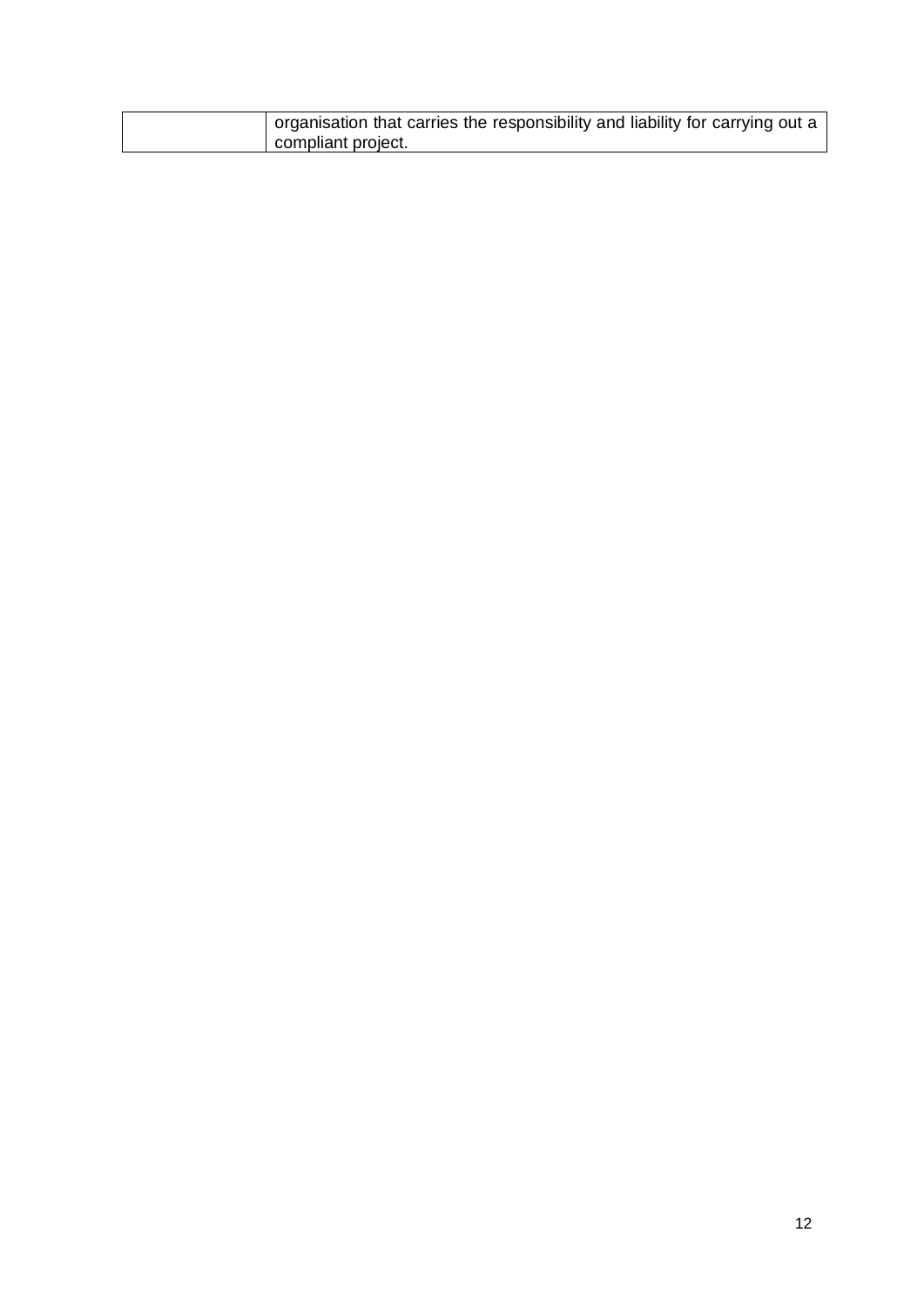### **Annex B – Detailed Scoring Criteria**

| <b>Assessment of Project</b>                                      |                                                                                     |                                                |                                                                                      |                |                                                                                    |                                                     |                                      |
|-------------------------------------------------------------------|-------------------------------------------------------------------------------------|------------------------------------------------|--------------------------------------------------------------------------------------|----------------|------------------------------------------------------------------------------------|-----------------------------------------------------|--------------------------------------|
| <b>Strategic fit with NTCA Vision,</b>                            | [PASS]:                                                                             | [PASS]:                                        | [FAIL]:                                                                              | [FAIL]:        | [FAIL]:                                                                            | [FAIL]:                                             |                                      |
| <b>Energy, Green Growth and</b>                                   | $15 - 13$                                                                           | $12 - 10$                                      | $9 - 7$                                                                              | $6 - 4$        | $3 - 1$                                                                            |                                                     | Pass                                 |
| <b>Climate Change Blueprint, and</b><br><b>Call Specification</b> | Very strong fit and<br>strong evidence of<br>need and rationale for<br>intervention |                                                | Moderate fit with<br>limited evidence<br>of need or<br>rationale for<br>intervention |                | Low fit with poor<br>evidence of<br>need and<br>rationale for the<br>intervention. | No fit with no<br>evidence of need<br>or rationale. | $(10 -$<br>15) or<br>Fail<br>$(0-9)$ |
| Outcomes associated with the                                      | [PASS]:                                                                             | [PASS]:                                        | [PASS]:                                                                              | $[FAIL]$ :     | [FAIL]:                                                                            | $[FAIL]$ :                                          |                                      |
| project                                                           | $15 - 13$                                                                           | $12 - 10$                                      | $9 - 7$                                                                              | $6 - 4$        | $3 - 1$                                                                            | n                                                   | Pass                                 |
|                                                                   | Very Likely to deliver<br>exceptional and<br>relevant outcomes                      |                                                | Likely to deliver a<br>reasonable level<br>of relevant<br>outcomes                   |                | Likely to provide<br>limited<br>outcomes                                           | Unlikely to meet<br>any of defined<br>outcomes      | $(15-7)$<br>or Fail<br>$(0-6)$       |
| <b>Value for Money</b>                                            | 5                                                                                   | $\overline{4}$                                 | 3                                                                                    | $\overline{2}$ |                                                                                    | 0                                                   | 5                                    |
|                                                                   | Exceptional value for<br>money                                                      | potentially<br>very good<br>value for<br>money | represents<br>reasonable value<br>for money                                          | $4 - 3$        | Offers less<br>favourable value<br>for money.                                      | Unlikely to offer<br>any value for<br>money.        |                                      |
| Intensity of grant request (% of                                  | 5                                                                                   | $\overline{4}$                                 | 3                                                                                    | $\overline{2}$ |                                                                                    | $\Omega$                                            | 5                                    |
| total funding requested from<br>NTCA)                             | 1-20%                                                                               | 21-40%                                         | 41-60%                                                                               | 61-70%         | 71-80%                                                                             | 80-100%                                             |                                      |
| <b>Status of the match funding</b>                                | 5                                                                                   | $\overline{4}$                                 | 3                                                                                    | $\overline{2}$ |                                                                                    | $\Omega$                                            | 5                                    |
|                                                                   | Fully confirmed                                                                     |                                                | Most match<br>funding in place                                                       |                | Little match<br>funding in place                                                   | No source of<br>match funding<br>identified         |                                      |
| <b>Subsidy control risk</b>                                       | 5                                                                                   | $\overline{4}$                                 | 3                                                                                    | 2              |                                                                                    | 0                                                   | 5                                    |